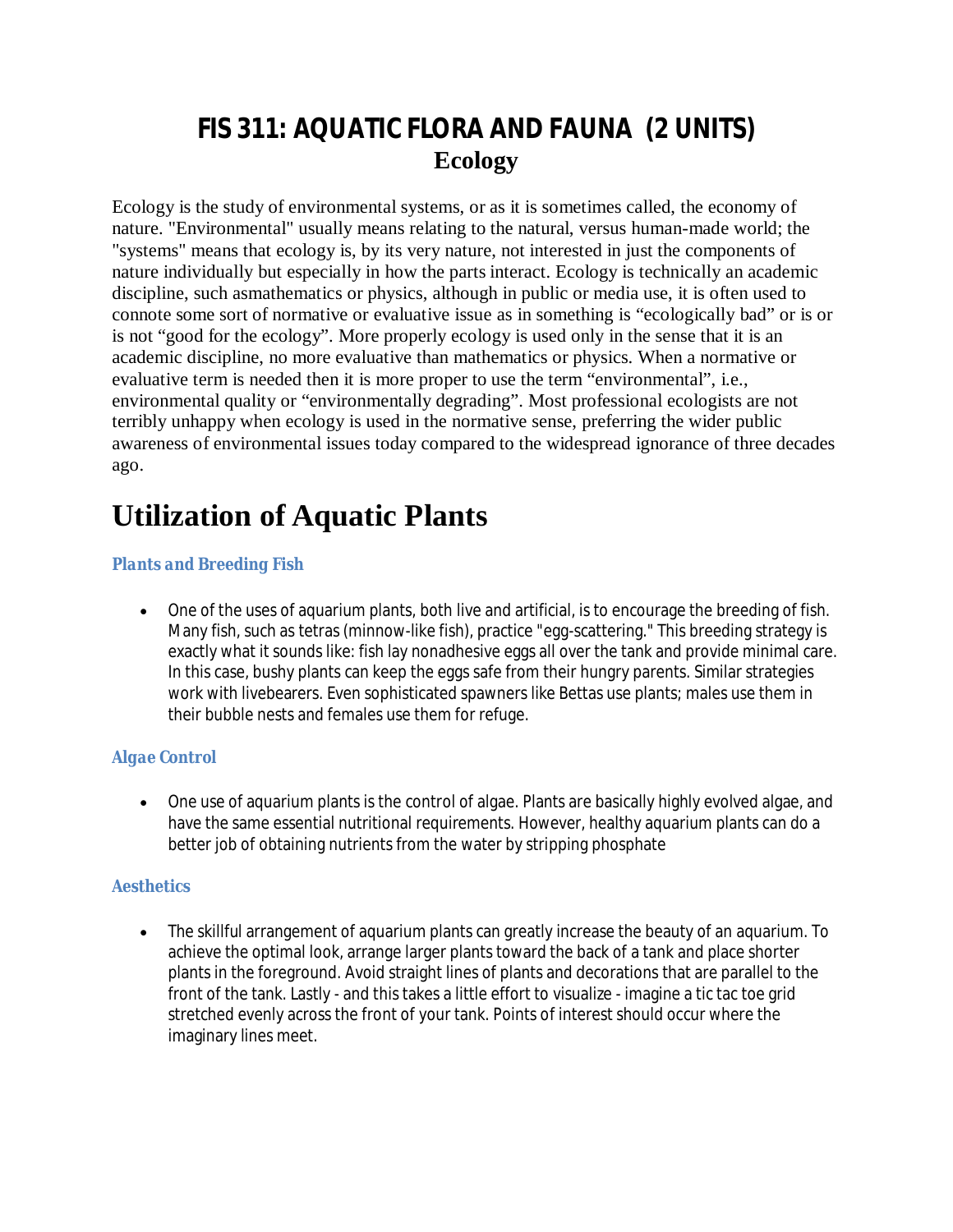#### *Snacks for Fish*

 Many fish enjoy plants and algae as a major part of their diet. Cichlids such as Tilapia love plants. A fast-growing plant like duckweed is advisable for such fish, which

### **More Puppy Pages How to Feed Duckweed to Tilapia**

Duckweed is the common name for plants of the genus Lemna. It is a floating plant found in fresh waters in most temperate and tropical locales in the world. Aquarium hobbyists know it by another word: pest. Duckweed grows quickly, so if it isn't managed...

Duckweed is an aquatic plant that anyone can grow. In fact, it is so easy to grow, that it readily takes over ponds and aquariums unless kept in check. Herbivorous fish, like goldfish and koi, find duckweed a tasty snack, and ducks and geese prefer...

Tilapia, also called St. John's fish, have been raised as a food source since the time of the Egyptians. Tilapia include the tiger, spotted, zebra and Nile varieties. The Nile species remains one of the most available and easy to care for species, often...

## **Aquatic Plants & Their Predators**

Aquatic plants are eaten by turtles and fish. If you want your aquatic plants to thrive you must be careful about the types of creatures that you put in your tank. Some turtles and fish are vegetarians and love munching on plants.

## **Management of Aquatic Fauna**

The notion of sustainable development is sometimes regarded as an unattainable, even illogical notion because development inevitably depletes and degrades the environment.

Ray Hilborn, of the University of Washington, distinguishes three ways of defining a sustainable fishery.

- Long term constant yield is the idea that undisturbed nature establishes a steady state that changes little over time. Properly done, fishing at up to **maximum** sustainable yield allows nature to adjust to a new steady state, without compromising future harvests. However, this view is naive, because constancy is not an attribute of marine ecosystems, which dooms this approach. Stock abundance fluctuates naturally, changing the potential yield over short and long term periods.
- *Preserving intergenerational equity* acknowledges natural fluctuations and regards as unsustainable only practices which damage the **genetic** structure destroy habitat, or deplete stock levels to the point where rebuilding requires more than a single generation. Providing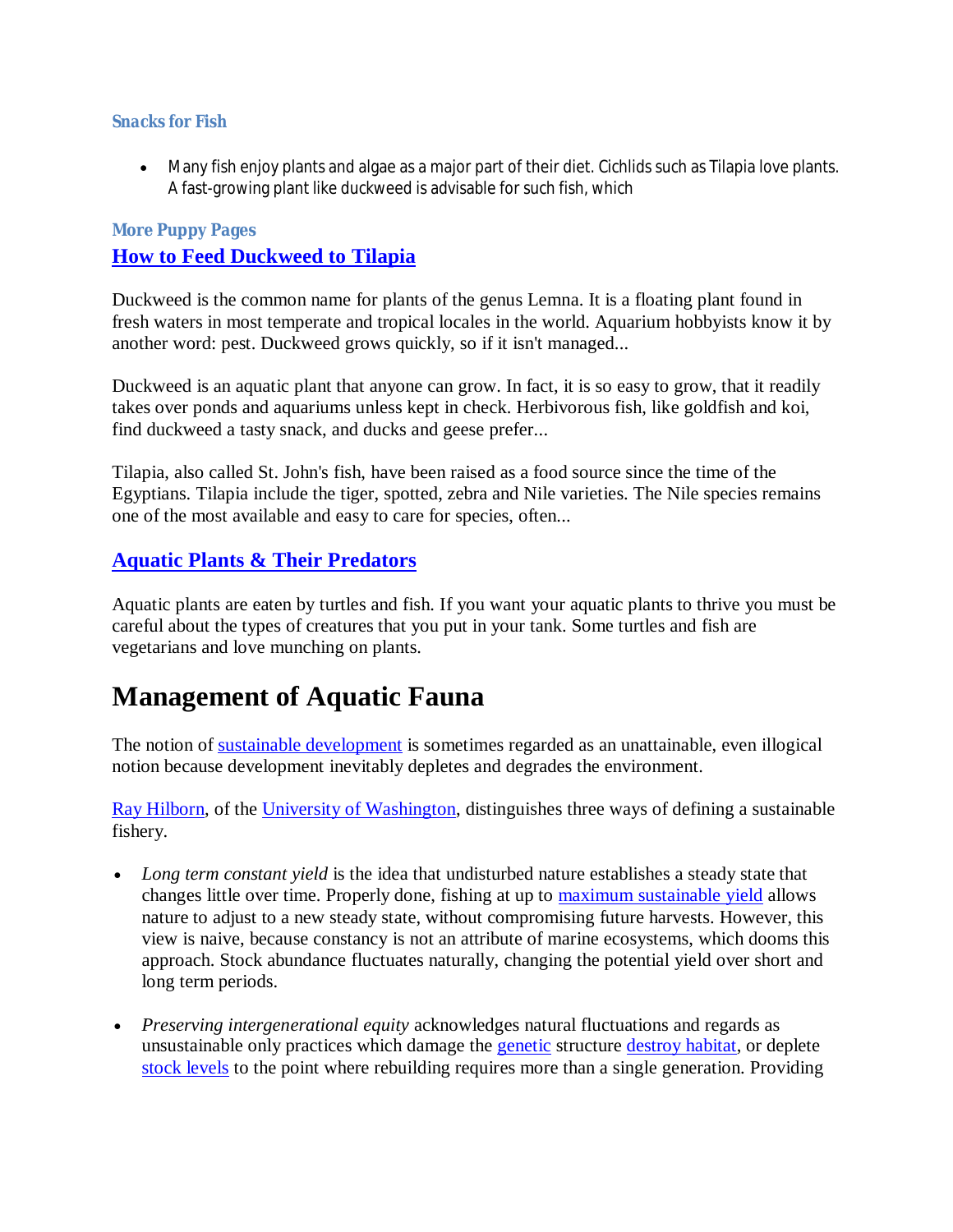rebuilding takes only one generation, overfishing may be economically foolish, but it is not unsustainable. This definition is widely accepted.

 *Maintaining a biological, social and economic system* considers the health of the human ecosystem as well as the marine ecosystem. A fishery which rotates among multiple species can deplete individual stocks and still be sustainable so long as the ecosystem retains its intrinsic integrity. Such a definition might consider as sustainable fishing practices that lead to the reduction and possible extinction of some species.

## **Social sustainability**

Fisheries and aquaculture are, directly or indirectly, a source of livelihood for over 500 million people, mostly in developing countries. While biodiversity is important, people need food security.

Social sustainability can conflict with biodiversity. A fishery is socially sustainable if the fishery ecosystem maintains the ability to deliver products the society can use. Major species shifts within the ecosystem could be acceptable as long as the flow of such products continues. Humans have been operating such regimes for thousands of years, transforming many ecosystems, depleting or driving to extinction many species.

According to Hilborn, the "loss of some species, and indeed transformation of the ecosystem is not incompatible with sustainable harvests. For example, in recent years, barndoor skates have been caught as **bycatch** in the western Atlantic. Their numbers have severely declined and they will probably go extinct if these catch rates continue. Even if the barndoor skate goes extinct, changing the ecosystem, there could still be sustainable fishing of other commercial species.

At the Fourth World Fisheries Congress in 2004, Daniel Pauly asked, "How can fisheries science and conservation biology achieve a reconciliation?", then answered his own question, "By accepting each other's essentials: that fishing should remain a viable occupation; and that aquatic ecosystems and their biodiversity are allowed to persist."

## **Overfishing**

Overfishing can be sustainable. According to Hilborn, overfishing can be "a misallocation of societies' resources", but it does not necessarily threaten conservation or sustainability".

Overfishing is traditionally defined as harvesting so many fish that the yield is less than it would be if fishing were reduced.<sup>[1]</sup> For example, Pacific salmon are usually managed by trying to determine how many spawning salmon, called the "escapement", are needed each generation to produce the maximum harvestable surplus. The optimum escapement is that needed to reach that surplus. If the escapement is half the optimum, then normal fishing looks like overfishing. But this is still sustainable fishing, which could continue indefinitely at its reduced stock numbers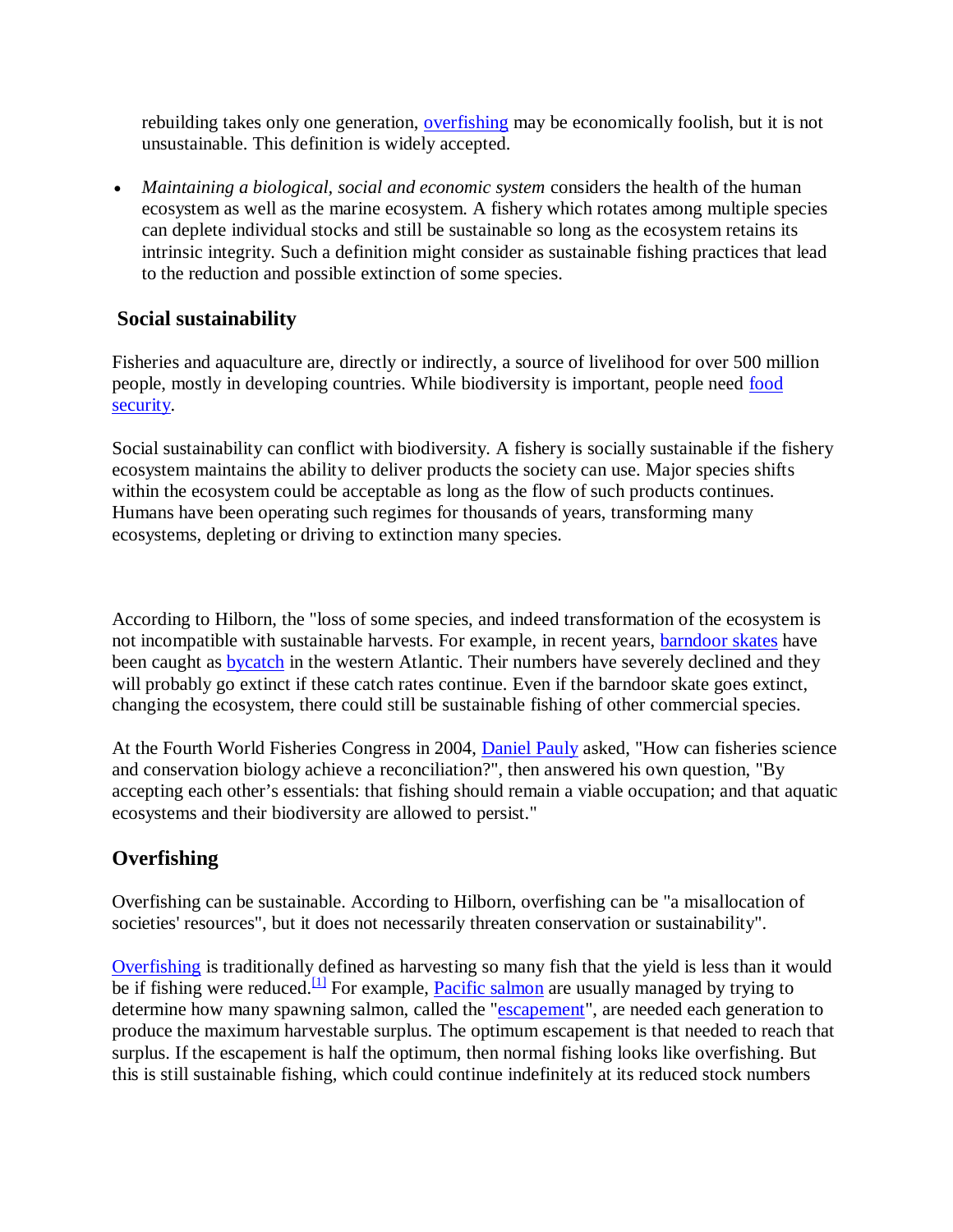and yield. There is a wide range of escapement sizes that present no threat that the stock might collapse or that the stock structure might erode.<sup>[1]</sup>

On the other hand, overfishing can precede severe stock depletion and fishery collapse.<sup>[12]</sup> Hilborn points out that continuing to exert fishing pressure while production decreases, stock collapses and the fishery fails, is largely "the product of institutional failure."

Today over 70% of fish species are either fully exploited, overexploited, depleted, or recovering from depletion. If overfishing does not decrease, it is predicted that stocks of all species currently commercially fished for will collapse by 2048.

A Hubbert linearization (Hubbert curve) has been applied to the whaling industry, as well as charting the price of caviar, which depends on sturgeon stocks.Another example is North Sea cod. Comparing fisheries and mineral extraction tells us that human pressure on the environment is causing a wide range of resources to go through a Hubbert depletion cycle.

The global continental shelf, highlighted in cyan *See also: Environmental effects of fishing and Destructive fishing practices*

Nearly all the world's continental shelves, and large areas of continental slopes, underwater ridges, and seamounts, have had heavy bottom trawls and dredges repeatedly dragged over their surfaces. For fifty years, governments and organizations, such as the Asian Development Bank, have encouraged the fishing industry to develop trawler fleets. Repeated bottom trawling and dredging literally flattens diversity in the benthic habitat, radically changing the associated communities. $\frac{17}{17}$ 

Fishing with a lift net in Bangladesh. Coastal fishing communities in Bangladesh are vulnerable to flooding from sea-level rises. $\frac{181}{18}$ *Main article: Fisheries and climate change*

Rising ocean temperatures $\frac{191}{20}$  and <u>ocean acidification<sup>[20]</sup></u> are radically altering aquatic ecosystems. Climate change is modifying fish distribution<sup>[21]</sup> and the productivity of marine and freshwater species. This reduces sustainable catch levels across many habitats, puts pressure on resources needed for aquaculture, on the communities that depend on fisheries, and on the oceans' ability to capture and store carbon (biological pump). Sea level rise puts coastal fishing communities at risk, while changing rainfall patterns and water use impact on inland (freshwater) fisheries and aquaculture.

Island with fringing reef in the Maldives. Coral reefs are dying around the world.<sup>[22]</sup> *Main article: Marine pollution*

A recent survey of global ocean health concluded that all parts of the ocean have been impacted by human development and that 41 percent has been fouled with human polluted runoff, overfishing, and other abuses.<sup>[23]</sup> Pollution is not easy to fix, because pollution sources are so dispersed, and are built into the economic systems we depend on.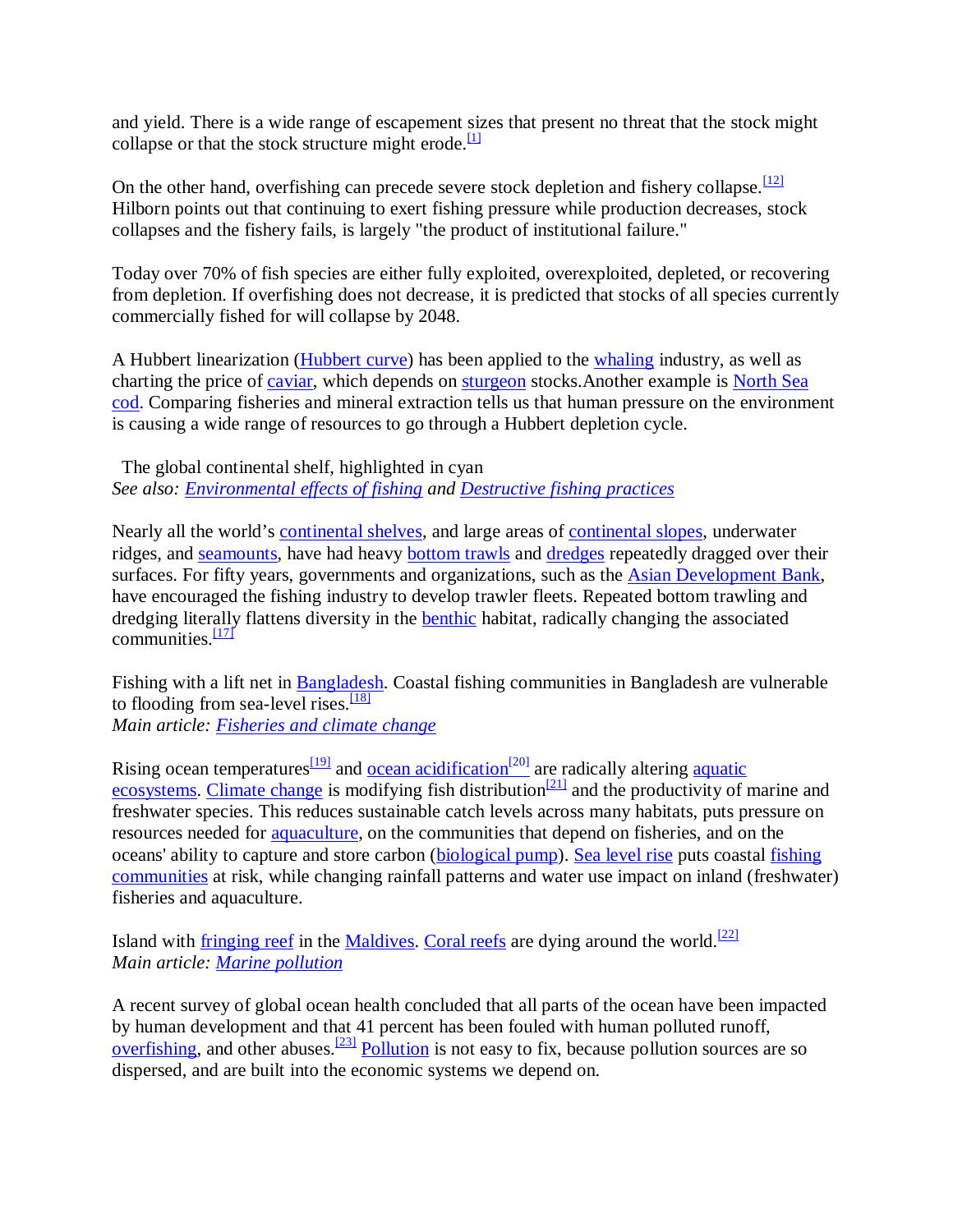The United Nations Environment Programme (UNEP) mapped the impacts of stressors such as climate change, pollution, exotic species, and over-exploitation of resources on the oceans. The report shows at least 75 percent of the world's key fishing grounds may be affected.  $\frac{[24][25][26]}{[24][25][26]}$ 

## **Diseases and toxins**

*See also: Fish diseases and parasites, Harmful algal blooms, and Mercury in fish*

Large predator fish contain significant amounts of mercury, a neurotoxin which can affect fetal development, memory, mental focus, and produce tremors.

Separately, the release of wastewater polluted with microbes, hormones, human and animal medicines and other contaminants can kill fish, reducing sustainable harvests.

### **Fisheries management**

Fisheries management draws on fisheries science to enable sustainable exploitation. Modern fisheries management is often defined as mandatory rules based on concrete objectives and a mix of management techniques, enforced by a monitoring control and surveillance system.

- Ideas and rules: Economist Paul Romer believes sustainable growth is possible providing the right ideas (technology) are combined with the right rules, rather than simply hectoring fishers. There has been no lack of innovative ideas about how to harvest fish. He characterizes failures as primarily failures to apply appropriate rules.
- Fishing subsidies: Government subsidies influence many of the world fisheries. Operating cost subsidies allow European and Asian fishing fleets to fish in distant waters, such as West Africa. Many experts reject fishing subsidies and advocate restructuring incentives globally to help struggling fisheries recover.
- Economics: Another focus of conservationists is on curtailing detrimental human activities by improving fisheries' market structure with techniques such as salable fishing quotas, like those set up by the Northwest Atlantic Fisheries Organization, or laws such as those listed below.
- Sustainable fisheries certification: A promising direction is the independent certification programs for sustainable fisheries conducted by organizations such as the Marine Stewardship Council and Friend of the Sea. These programs work at raising consumer awareness and insight into the nature of their seafood purchases.

## **V. MANAGEMENT OF AQUATIC WEEDS**

Considering the losses caused by aquatic weeds, their management is of utmost importance to improve the availability of water from the source to its end users. This does not only improve availability but also the conveyance efficiency. Irrigation and drainage systems provide favorable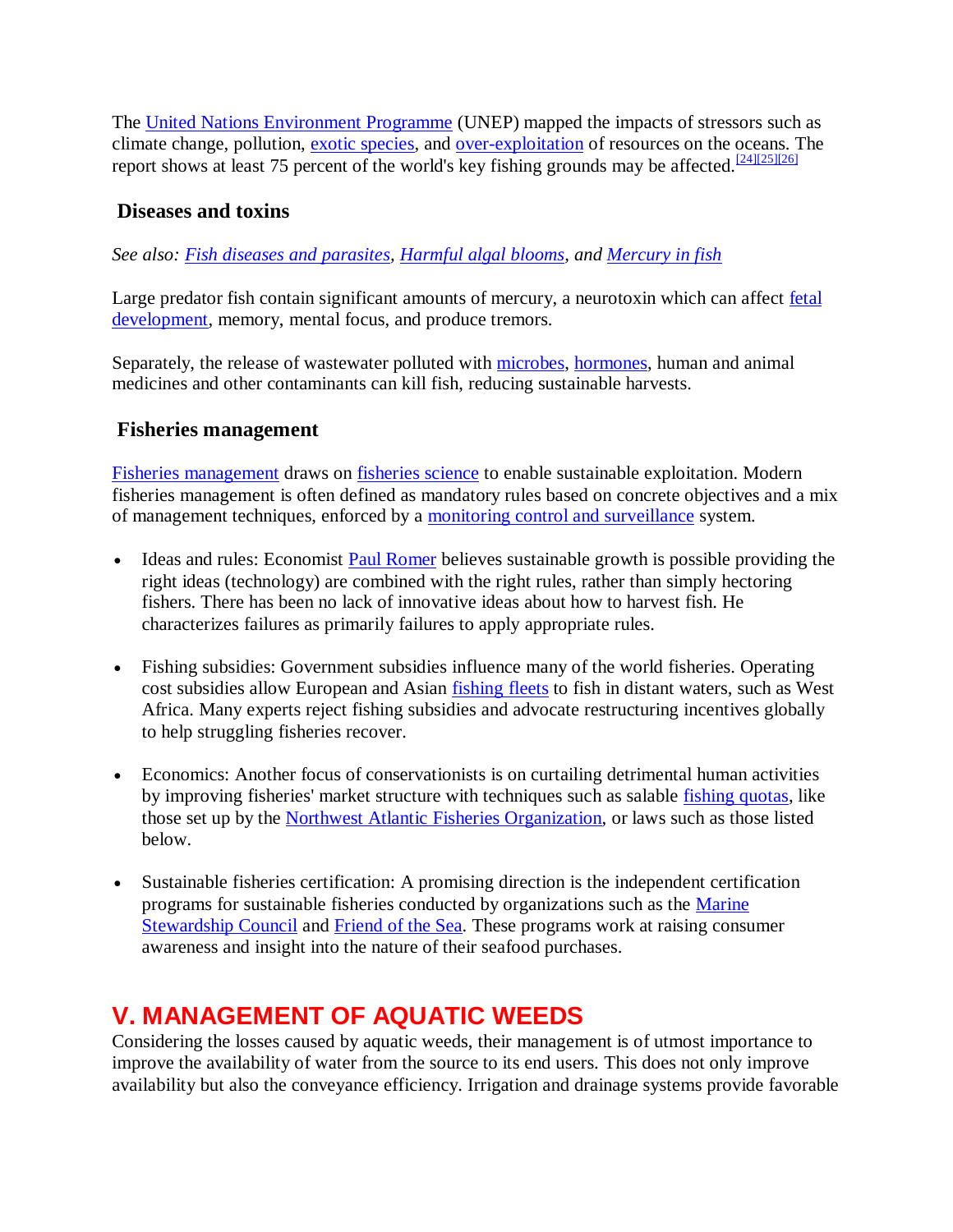conditions for the growth of aquatic weeds which interfere with the storage and delivery systems of irrigation water, maintenance of canals, drains, barrages, lakes, ponds etc. These systems often get choked with the weeds and cause environmental pollution. On low lying areas, adjoining irrigation and drainage channels, soil salinity and alkalinity problems do arise. Management of aquatic weeds consists of two approaches viz. preventive and control of existing infestation.

1. Preventive approaches

#### 2. Control

Type of aquatic weeds flora and their intensity influence the damage caused by them. The habitat and the type of aquatic weed flora influences the technique of weed control. In broader sense, weed "control" means keeping the weeds at a level where they do not cause economic damage. Aquatic weed can be brought under control to manageable limits by various methods. Broadly, these methods can be grouped under four groups: -

(1) Physical or Mechanical methods

(2) Biological methods

(3) Chemical methods, and

(4) Cultural and physiological methods

There is rarely a situation when weeds can be 'eradicated' but often can be 'prevented' from infesting other areas. Prevention can be useful for a certain weed species or may include a group of aquatic weeds in a given aquatic environment. Once prevention fails the next step is to eradicate it, i.e., treating them in a way that they do not emerge again.

#### **PREVENTIVE APPROACHES**

Quarantines are legislative tools that may be used to mitigate the effect of weeds. Quarantine is defined as the restriction imposed by duly constituted authorities whereby the production, movement or existence of plants, plant products, animals, animal products, any other article or material or the normal activity of persons is brought under regulation in order that introduction or spread of a pest may be prevented or restricted. If a pest has already been introduced and established in a small area, a quarantine is necessary so that it may be controlled or eradicated or dissemination stopped in newer areas, thereby reducing the losses that would other wise occur through damage done by pest (Sand, 1987). The success of preventive weed management programs varies with weed species, its biology, means of dissemination and the amount of effort needed to be applied. Preventive weed programs usually require community action through enactment and enforcement of appropriate laws and regulations (Day, 1972). It was found that the irrigation water in Nebraska was the significant source of weed seeds (Aldrich, 1984). In India, irrigation canals appear to be a potential source for spreading water

hyacinth (Sushil Kumar and Bhan, 1994). Recently preventive weed management approach has been reviewed and discussed by Walker (1995). When prevention and eradication fail to give desired results under aquatic environment, the only alternative left is to keep aquatic weeds under manageable limits so that water use efficiency with respect of water storage in reservoirs and transportation through canals is not reduced. Management of aquatic weeds in water reservoirs, canals, drainage systems, ponds etc. consists of following systems approach of aquatic weed management i.e., following prevention, eradication and control techniques based on the habitat and type of weed flora present in a given situation. These situations may result in serious reduction in water flow in irrigation and drainage systems which may result in flooding,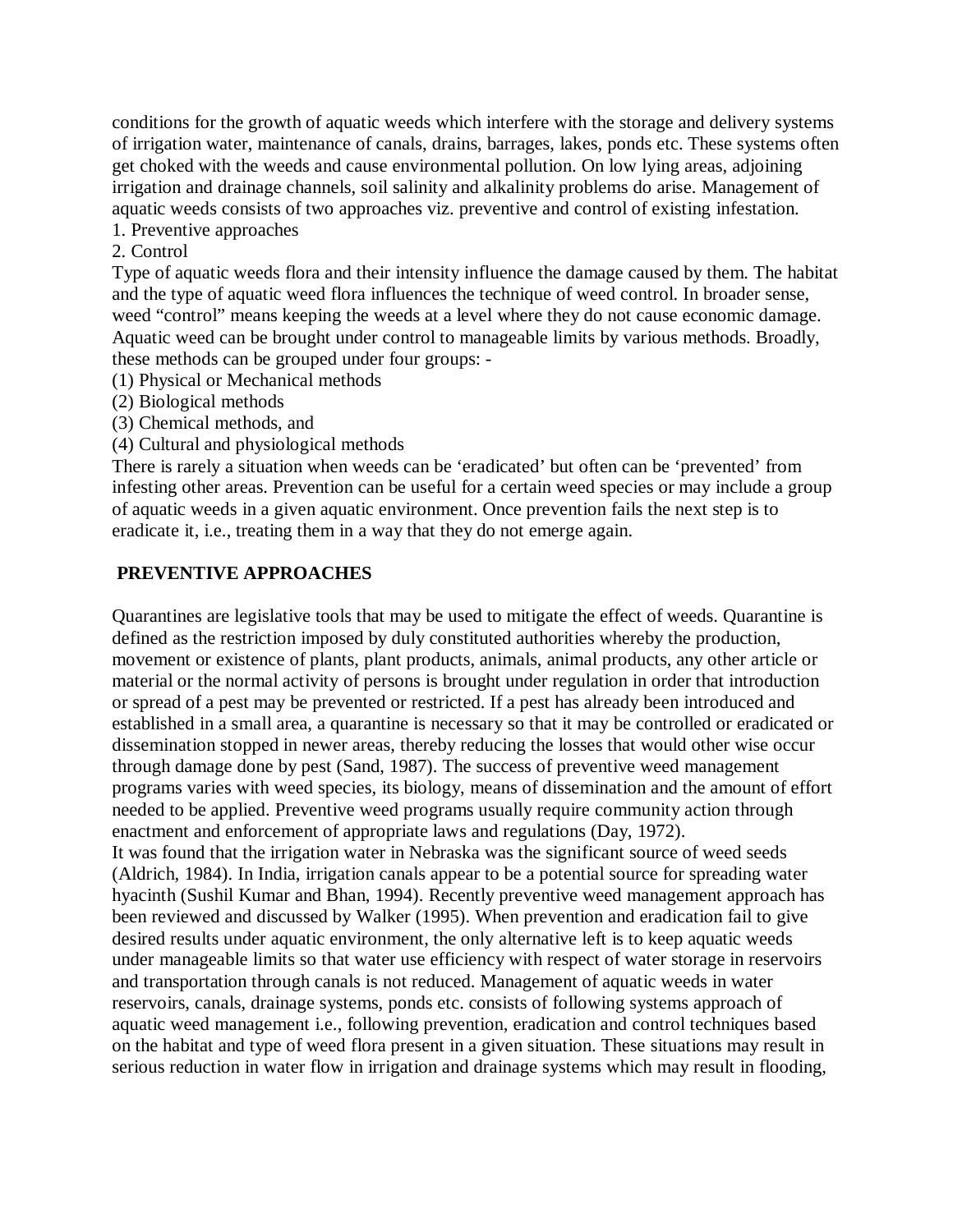salinity and alkalinity. Under specific situations it may adversely influence navigation and operation of turbines in hydro electric projects.

## **CONTROL OF AQUATIC WEEDS IN PONDS Physical or mechanical control methods**

#### a) **Mechanical Control of aquatic weeds**:

Mechanical control of aquatic weeds primarily consists of removing the weeds of any group physically from the water body. It may also involve any physical power which may directly or indirectly inhibit the growth and development of aquatic weeds. This could be done manually by hand, using hand tools or machine power. It may also consist of altering the environment or creating conditions/situations which may inhibit or do not permit growth and development of weeds.

The advantages of mechanical methods include- utilization of available manpower resources, environmental friendly and target specific, yields immediate results, non selective (under specific situations) and provides fewer chances of permitting ecological shifts in aquatic flora. Mechanical methods often reduce massive nutrient load of eutropic water bodies, helping indirectly in diminishing the future weed population. Harvested weeds may have various utilities such as feed, manure, energy source etc. and most importantly mechanical methods can be exercised in any localized area of water bodies. The limitations include limited effectiveness as in some cases aquatic weed regrow up from their rootstocks, rhizomes and the like; physical removal especially with machines may help spreading weeds to new areas; and sometimes removal of aquatic weeds may deplete water bodies of their nutrients limiting growth of plantation. A vegetation survey of Pening Lake in 1989 revealed the presence of 4 submerged and rooted species, 6 emergent species and 10 floating species. The most common aquatic plant, which occupied 410 ha of the fluctuating lake area of 1760-2770 ha in 1988, was water hyacinth (*Eichhornia crassipes* ), followed by *Hydrilla verticilatta, Salvinia molesta* and *Mimosa pigra*. Two potentially noxious weeds were recorded in the lake for the first time. Two trials were conducted in 1988 and 1989, during which 14 ha and 30.8 ha respectively of *E. crassipes* were manually removed from the lake and left to decompose on dryland (Tjitrosoedirdjo, 1991). 23 Controlling weeds in an aquatic environment is greatly complicated because of lack of ownership of waterbodies. Most of these are places of public interest. Often frequent approvals are needed from public health Dept., water surveyor, fish and other wildlife agencies before weed control works may be carried out. In many developing and under developed countries there is no control on water use. In many Asian countries a water body can be used for a number of purposes including bathing, drinking, stock watering and irrigation.

#### b) **Manual Cleaning**:

In areas sparsely infested, weeds can be removed by hand. This could apply to the removal of floating weeds like water hyacinth. Generally, this method is applied to emergent weeds eg. *Typha spp*.,*Phragmites spp., Justicia spp*. (Willow), where men cut the vegetative growth with heavy knives and hooks. In shallow water the propagules, rhizomes and other underground reproductive organs can be removed.

#### c) **Cutting**:

This method consists of physically cutting the biomass over and under the water with the help of heavy knives, or mechanical weed cutters. In the case of *Typha*, it has been observed that if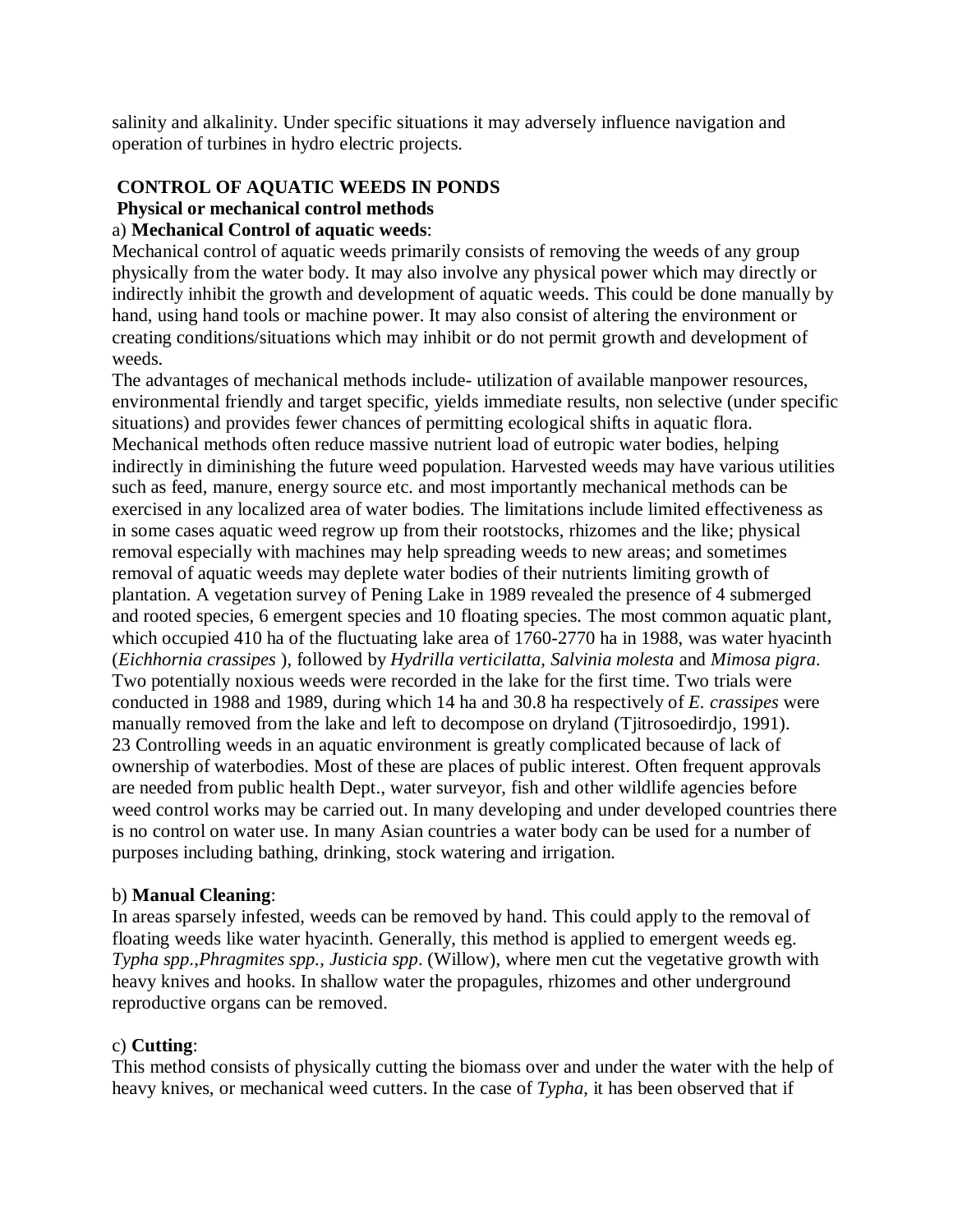plants are cut under the water and remain submerged for more than a week to 10 days, control is possible This may also hold good for *Phragmites, spp*. Also mechanical cutting of water hyacinth and other submersed aquatic weeds like *Chara spp*. Filamentous *algae*, *Potamogeton*  spp. will give temporary relief from weed infestations A mechanical weed cutter is used to cut floating and submersed weed at 1-1.5 m depth in water reservoirs. It consists of sharp cutter bar and operates from a boat. The harvested weeds are collected and water is squeezed from them to hasten dehydration and desiccation.

#### d) **Chaining**:

Chaining consists of a heavy iron dragchain attached between two tractors, which is dragged down a densely weed infested ditch or medium canal. The chain tears the rooted weeds and loosen them from the bottom. This method has been found effective where there is dominance of emergent and submersed weeds. The practice of chaining should be followed when new shoots of weed are around 30-50cm above water level. Dragging the chain up and down the stream may be effective in dislodging most of the weeds. For effective weed control the practice should be repeated at frequent intervals if found successful. One of the limitations of this method is that ditches need to have uniform width, accessible from both the sides with tractors and free from trees and other such obstructions. The debris thus collected at the end should be removed to avoid reinfestation by plant proagules further downstream

#### e) **Water weed cutters and harvesters**:

In high discharge canals and very large water bodies weed cutters/harvesters are used to control rooted submerged weeds.

i) Under water cutters: These are normally attached to a motorboat. The equipment consists of sharp and strong cutter bars with heavy reciprocating blades, sliding against a fixed blade. ii) Harvesters: Machine that cut and picks up the weeds from water body and convey these to shore simultaneously. Under water weed cutters were employed at Kota (India) to clear Chambal canal from aquatic weeds (Gupta, 1973). At the Central Institute of Fisheries Technology (CIFT), a portable machine gadget has been developed which can clear both floating and submersed weeds at the rate of 1-1.5 ha area per day (Mukhopadhyay, 1995).

#### f) **Dredging**:

Dredging is one of the techniques by which the weed vegetation along with excess silt is removed from drains and ditches. A Dredger is a machine equipped with a forked bucket which can be opened and closed on command. The machine could operate from the ground or from a boat in water. Dredging is done in large water bodies, canals and drains. It is a common method of cleaning ditches but slow, time consuming and is a costly operation. Small lakes, water reservoirs etc. get silted if area surrounding them is under cultivation or surrounded by erodable lands with poor aforestation. When silts gets sedimented at bottom the water retention gets decreased and emergent weeds (*Typha, Scirpus* spp. etc.) establish. Such a situation demands the use of dredging facilities to remove silt and increase the water capacity of lakes. This also reduces the problem of emergent weeds. Fig.7. Dredging essentially meant for desilting along shores also helps in removal of aquatic weed vegetation

#### g**) Mowing**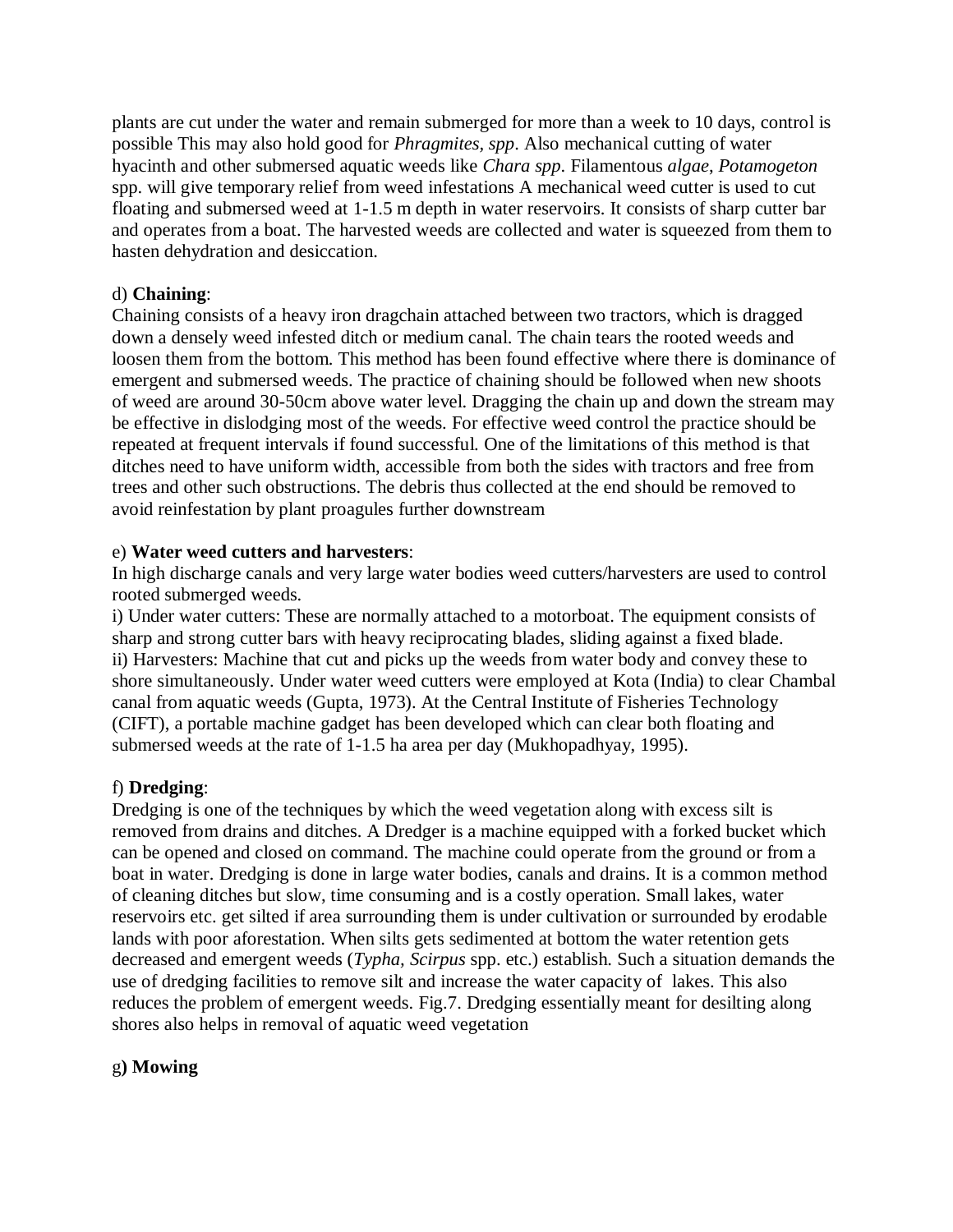This process consists of cutting the weeds close to the ground with the help of manual or power operated mowing machines. Mowing is effective on tall growing plants. Repeated mowing not only prevents seed production of emergent weeds but may also starve the under ground parts which store carbohydrate reserves and provides energy to vegetative reproductive organs. The best time to mow is when carbohydrate reserves are low. For many species it is when the active growth phase is over and the time of flowering initiation starts. Repeated mowing hastens carbohydrate depletion and slow death of plants. Generally, this practice effectively controls emergent weeds on canals, water reservoirs etc banks. Where gradient in ditches is smooth and not too steep the under water cutters can be used to control emergent and submerged weeds. The effect of mowing is short lived. The operation needs to be done frequently to exhaust carbohydrate resources. Therefore this process does not give any effective control on long term basis. Pasturing is the economical and effective way in controlling marginal grasses, weeds etc. A good legume grass mixture if properly managed and grazed will give a lawn like appearance. A good sod shall also protect banks of canals, drains and dams against erosion Excessive movement of animals may destroy the banks and make water muddy and may also degrade the quality of the water.

#### **h) Netting**:

Scattered floating weeds can be skimmed out of small water bodies using nets usually made of 3 mesh coir ropes.

#### **i) Barriers**:

Bamboo or inflatable rubber boom fencing is used to restrain the drift of free floating aquatic weeds. The barriers are made to allow water to pass through them and to sustain the wave and wind action.

#### **j) Checking weeds seeds through irrigation water**:

Irrigation water often carries the seeds of aquatic weeds such as *Eichhornia crassipes, Pistia stratiotes* and *Salvinia molesta*. It is important to control weeds near and in reservoirs and irrigation canals to prevent them form shedding seeds into the water. Weed seeds can be collected by screens and removed from the source of supply. The screens should be made of woven plastic cloth of less then 1.0 mm mesh supported on rigid metal 1.5 cm screens. Allowing a square meter of screen for each 0.05 m3 per second of water flow with the fine screen tightly stretched to encourage vibration and self cleaning as water falls on it. Fig.8. Lining of canals helps in reducing weed vegetation (Yamuna Canal Haryana, India).

#### **k) Burning/Fire/Heat treatment**:

Aquatic weeds especially emergent bank weeds can also be brought under control with the help of fire. The general thermal death point of most of the weeds is in between 45-550C. Higher temperature treatment than this results in coagulation of cell protoplasm which inactivates the enzymic process resulting in the death of the plant. The heat treatment required for weed control is provided with the help of fire through flame throwers. Burning may be used to control bank weeds in irrigation canals, ditches etc. Usually green plants are also given preliminary shearing and after two to three weeks vegetation may be dry enough to be successfully re-burnt. Burning can be combined with herbicides and mowing to increase its efficiency. Often mowing followed by burning or burning followed by herbicide application on regrowth will help the efficacy of each other treatment.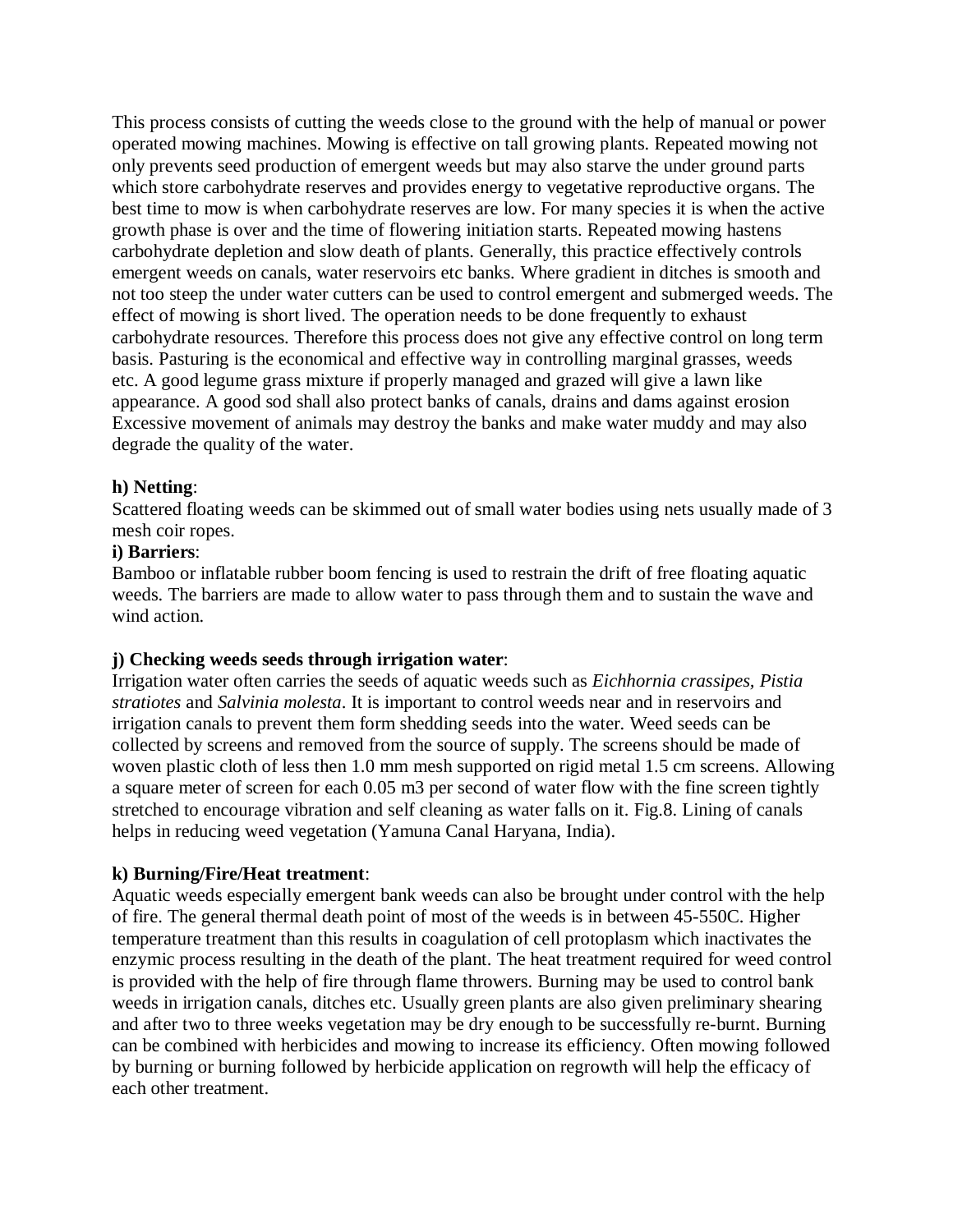#### **Eco-physiological alterations:**

#### a) **Drying or water level manipulations:**

This method is a simple and effective way of controlling submerged weeds. Most of the aquatic weeds respond quickly to changes in water level. Control is achieved by either dehydration of the vegetation or by exposure to low temperatures. In tanks, fish ponds and canals emptying the water periodically to kill the weeds susceptible to desiccation is practiced. To kill submersed weeds in the canals of Bhakra Canal System in Haryana (India) (Malhotra, 1976) and in Chambal Command Area (India) in Rajasthan (Brezney, 1970) exposure to sun is given by draining the water and this practice prevents regrowth for nearly six months. Cutting of the aerial shoots of *Typha spp.* at flowering stage and keeping the stubble submerged under the water for four weeks controlled *Typha* (Singh, 1976). Under such cases, there may be disadvantages in lowering the water level as it may induce production of vegetative propagules or sexual reproduction. Therefore, in such cases, weeds should be removed quickly and the sediments should be dried completely. Planting of trees on the banks of canals may create shade to reduce light intensity hence checking the weed growth. However care should be taken that trees or their appendages do not impede. water flow. Light intensity can also be checked by adding dyes to the water. This type of control is more effective in static water such as ponds or tanks where dye remain suspended for a longer time. Drying or water level manipulation is generally practiced in flowing water system like irrigation canals, drainage ditches. In some cases where facilities exists, in tanks and ponds. During the process the water is removed and the base of the tanks, canals etc. is made dry by exposing the land to sun  $\&$  air. This totally changes the eco environment, which is very adverse to the eco-environment required for growth and development of submerged weeds. Frequent drying and wetting for several days may control the growth of roots and propagules in the bottom soil. This method is not effective for control of emergent weeds. The Irrigation and Power Research Institute, Amritser (India) has developed a weed cutter operative from banks of the canals (Singh et.al. 1987). Thereafter, applied drying method i.e., plants were exposed to the sunlight for 7 days by affecting closure in canals. Following the exposure water was delivered for 2 weeks. Four such cycles were necessary. The weeds were disintegrated after the fourth cycle. This method has the limitation of alternate closure and operation of the canals.

#### b) **Light**:

Light is an essential component of the photosynthetic process, which is necessary for the growth and development of aquatic plants, especially submersed aquatic weeds. Growth of submerged aquatic plants in small tanks and ponds can be checked by reducing light penetration . Use of fiber glass screen is popular in some countries. Coloring chemicals have also been tried for intercepting solar radiation reaching the water.

Ponds that are adequately fertilized develop millions of tiny plants which give the water a cloudy appearance (bloom). If this water is nearly 75 cm deep, submerged aquatic weeds have almost no chance to grow (KLINGMAN, 1961). This is due primarily to shading the submerged plants. A 8-8-8 or similar fertilizer is suggested at about 150 kg/ha. A light colored object should not be visible at around 50 cm below the surface. This practice should be followed where there is little loss of water from the pond. Some object to it as unclean water but that is not the case. The bloom induced by fertilizer application is not considered as bad for health.

The proper construction of a tank is very important for controlling pond weeds. Many rooted aquatic plants do not establish in deep water. Therefore tanks should generally be deeper than 1m. The slope, at the bank should not be more than 2m i.e. the angle of slope should be steep i.e.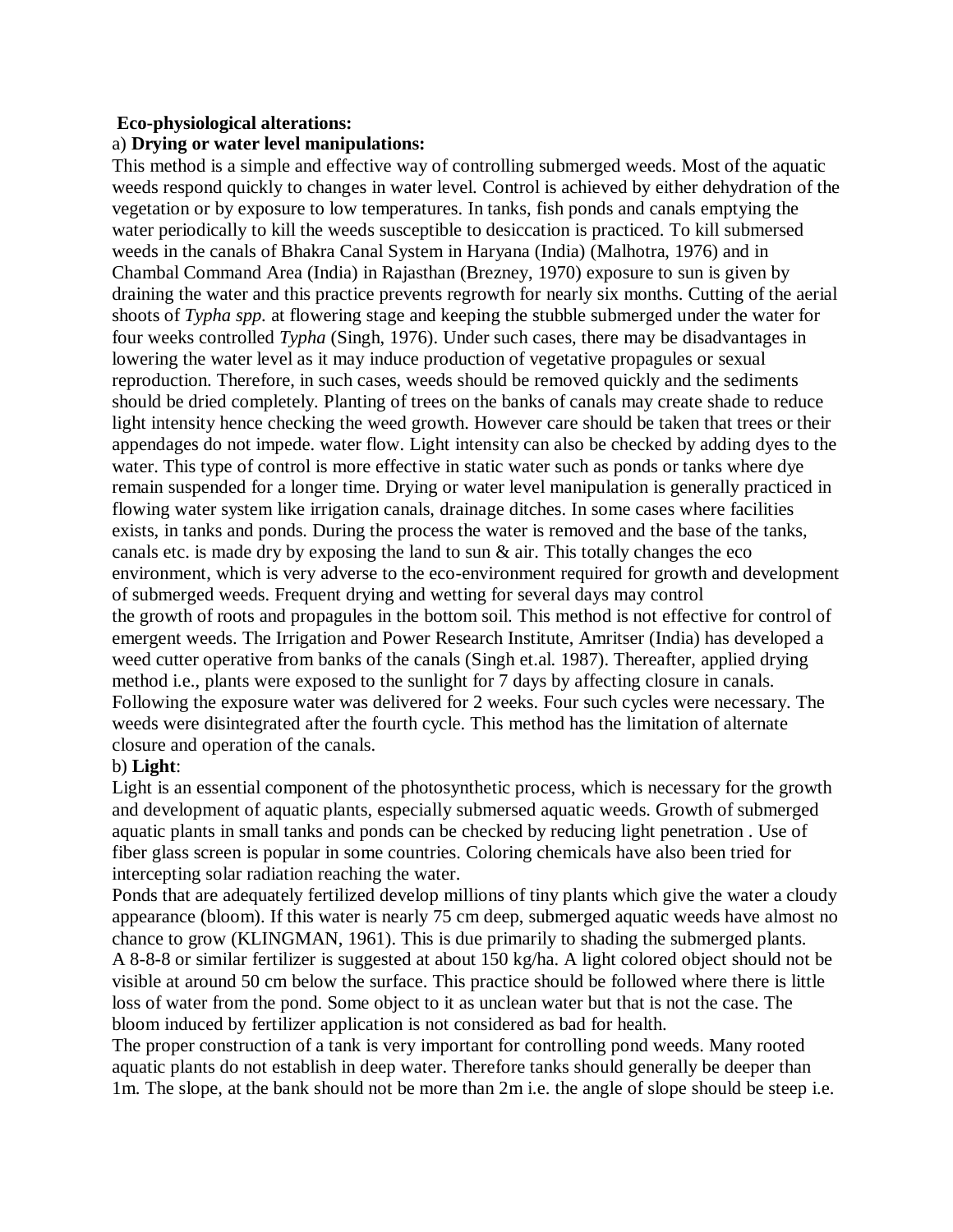around 3:1 and this will help in reducing the area where infestations of *Typha, rushes* and *sedges*  could establish. This may be dangerous for access but flatter separate slopes can be provided at one or two location in the pond for general access. In an experiment conducted at Irrigation and Power Research Institute of Amritser (India) in small plastic trough of 45cm dia meter and 22.5 cm height with silt added at base for little more than 7.5cm. The weeds were transplanted and allowed to stabilize. Nutrition was provided through well decomposed Farm Yard Manure. When new sprouts started emerging, the polyethylene film was used to cover troughs for 1,2,3,4,5 i.e. up to 15 days the leaves started falling after six days.

#### c) **Breaking of anchorage**:

Submerged aquatic weeds can only survive if there is optimum sunlight. In shallow water, optimum light may penetrate to the bed level allowing plants to anchor and take root at the base of the distributary, water course, shallow pond etc. In case of canals, barrages, tanks with deeper water levels, the light may not reach the bed level. Under such situation weeds may form anchorage on the inside banks of the irrigation system. In an experiment conducted at Nirwan Branch near Patiala (India). A canal was heavily infested with submerged weeds. Divers cleared the bed of weed. Thereafter a plough was lowered in the canal along with wooden floats which were connected with a tractor and pulled upstream of canal. However no weed could be brought out from the bed. It is important to check where the weeds are anchored and growing from so that they can be successfully managed. Alternatively side walls may be covered with colored polyethylene to exclude all light penetration and facilitate early decomposition of the plant materials.

#### d) **Sub-mergence**:

*Typha* is one of the most important emergent weed growing all along the unlined canals margins of the water bodies and shallow submersed area s along canals. Cutting *Typha* close to the ground followed by subsequent submergence or cutting *Typha* under the water provides effective control of this weed.

#### e) **Competitive displacement**:

The approach of replacing harmful vegetation by relatively less harmful and beneficial vegetation needs more research. Planting of Paragrass (*Brachiaria mutica*) in drainage ditches in the Chambal Irrigation Project eliminated *Typha angustata* after 10 to 12 months and yielded green fodder (Mehta and Sharma, 1975). Besides direct competition, growth is also suppressed by some plants by shading effect. For example, the growth of *Azolla* in rice fields effectively controls the growth of other weeds.

#### **Biological control of weeds**:

Biological management of aquatic weeds is a broad term for the exploitation of living organisms or their products to reduce or prevent the growth and reproduction of weeds. The organisms that are used for biological control are diverse e.g. insects, pathogens, nematodes, parastic and competing plants Biological control involves the deliberate use of organisms such as insects or fungi to control weeds. Biological control is more complex than chemical control because it requires (a) long term planning (b) multiple tactics and (c) manipulation of cropping system to interact with the environment. Julien (1989) has attempted to work out the total releases made against weeds by biological agents. He found that after 13 releases of agents for classical control of weeds in the first decade of this century, the number of releases per decade increased nearly exponentially. The rate of effectiveness declined from 29% of all releases up to 1980 to 25% of all releases up to 1985. The various approaches of biological control are briefly discussed as below: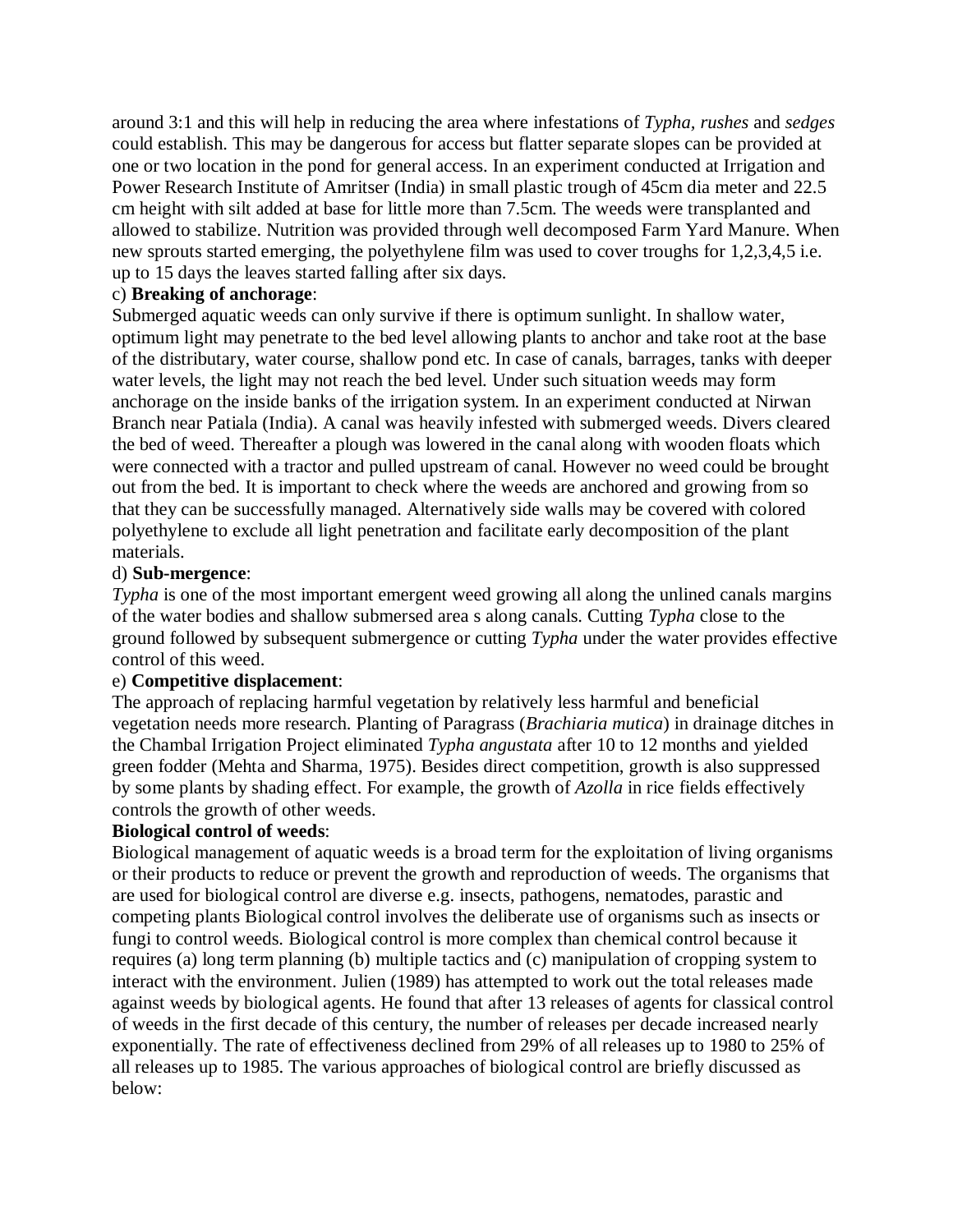#### i) **Biocontrol agents**:

Owing to the increasing awareness about ill effects of herbicides and no control on use of water, lately emphasis is being given to research for non-chemical approaches. Biological control is considered to be one of the most safest approaches. Any plant feeding organism may be used to control aquatic weeds provided, it does not harm plants of economic value or create undesirable imbalances in the plant community. Some of the natural enemies have been considered for control of submersed, floating and emergent weeds.

#### ii) **Pathogens**:

Weeds can be controlled by pathogens like fungi, bacteria, virus and virus like agents. Among the class of pathogens, fungi has been used to a larger extent than bacterial, viral and nematode pathogens. In some cases, it has been possible to isolate, culture, formulate and disseminate fungal propagules as mycoherbicides. Several books and reviews detail the history, development prospects and technical aspects of the use of plant pathogens (Julien, 1992). Pathogens may have many advantages like (i) most pathogens of plants are fungi (ii) they are destructive (iii) they are widely prevalent (iv) most of them can be easily mass cultured, and, (v) they can be integrated into organized pest management systems. Most specificity is the fundamental feature. Pathogens with broad host range are unsuitable simply because they may attack the cultivated plants. Formulations of fungi applied as inundative inoculum in a manner similar to that of chemical herbicides have been termed "myco-herbicides". It involves mass-culturing, standardization, formulation and application of fungi inoculum to weeds. Already two mycoherbicides have been registered in USA for use as herbicides. They are De-Vine and Collego.

#### iii) **Use of aquatic mammals and rodents**:

Introduction of Manatee (*Trichechus inunguis*), and the rodent *Coypus* (*Myocastou coypus*) both known to feed on aquatic vegetation had earlier been suggested as possible biocontrol agents against aquatic weeds, but the slow reproductive rate of the former and the omnivorous feeding of the latter have discarded their trials.

#### iv) **Use of fish**:

Hickling (1965) has dealt in detail the use of fish in biological control of aquatic vegetation. Among the several species of herbivorus fishes which feed on aquatic weeds, the more important are ; *Tilapia melanoplaura; T. zilli; T nilotica;* and *Puntiase gonianatus*. Verigin (1963) tried *T. Zilli* in the cooling ponds of a power station in Moscow and found it to be a great consumer of weed *Vallisneria*, but this fish cannot survive below 55oF. The Russians who consider fish as more valuable and more permanent agent for weed control than mechanical or chemical, are using the grass carp *Clenopharyngodon idella* and *Hypophthal michthys molitrix*. The former is said to be the more effective species. It feeds on a wide range of aquatic weeds such as (*Potamogeton*; *Lemna; Ceratophyllum; Elodea; Hydrocharis*; *Vallisneria*; and *Myriophyllum)*. The *C. idella* fish has been employed for weed control in China, Hungary and Japan and has shown promise in other regions. It feeds on a range of submerged and floating weeds, but prefers plants having soft tissues. Its rate of growth and development varies with the source of food. The white amur displays good performance in high and low temperatures and is not known to reproduce naturally outside its native water.

Grass carp (Ctenopharyngodon idella), voracious feeder of submerged aquatic weeds Spencer (1994) used a computer program to simulate the growth of *Potamogeton pectinatus* and plant consumption by the herbivorous fish *Ctenopharyngodon idella* (triploid grass carp) under environmental conditions of Northern California Irrigation System. The program was executed using several initial fish densities ranging form 0 to 300 kg fish/ha. It was concluded that for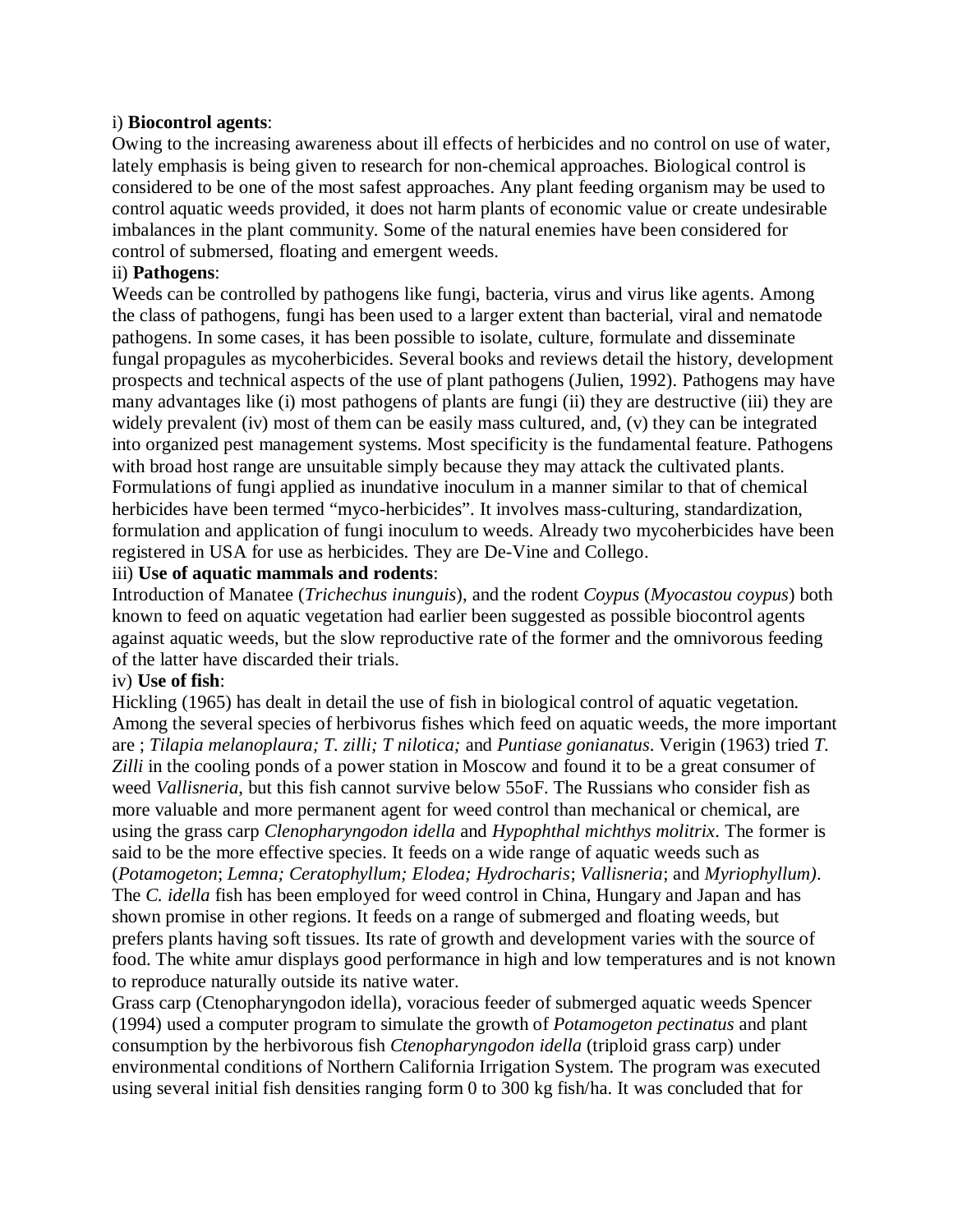temperature of 12-24o C would require more fish (50 or 250 kg vegetated/ha). It is also concluded that *C. idella* may be an effective and economically feasible option for *P. petinatus*  control in cool water irrigation systems. Santha et.al. (1994) studied the control of the submersed weeds in water lily production ponds in Georgia USA, under enclosed condition. Complete control of *Hydrilla; Myriophyllum*; *Ceratophyllum, Utricularia* and *Najas* was observed at 1 and 2 fish (triploid grass carp) per enclosure. When weeds were controlled, there was some damage to water lilies in 2 of the enclosures.

In a study testing the preference of grass carp (triploid) on submersed aquatic weeds; Pine and Anderson, (1991) based on experimental value triploid grass carp preference was determined as *Potamogeton pectinatus > Chara > Myriophyllum spicatum*. A filamentous alga *Cladophora sp*. disappeared the area not surrounded by enclosure 9 months after fish introduction. The efficiency of controlling *Hydrilla verticillata* using grass carp was studied in three trials during 1993-94 in Costa Rica (Rojas and Aguero, 1996). 987 kg/ha of grass carp reduced *H. verticillata* biomass in nearly 62 m3 with in 21 days. In another trial 1264 and 2042 kg/ha of the fish completely eliminated the weed after 30 days. In third case 1000 kg/ha of carp only reduced *H. verticillata*  volume in 19 m3 after 66 days. The ration of kg of carp initial volume of *H. verticillata* was more important than kg/ha of carp. When this was <0.02, the carp did not satisfactorily control *H. verticillata,* while ratio of >0.05 resulted in the significant reduction of the weed. The equilibrium point between weed regrowth and biomass consumed by the carp occurred at a ratio close to 0.03. Jhingran (1968) reported grass carp to feed voraciously on *Hydrilla, Azolla, Nechamandra* and *Lemna spp*. In India. Ponds choked with *Hydrilla* have been cleared within a month by stocking 300 to 375 grass carps (weighing 78 to 173 kg per hectare. ) White Amur is a poor breeder in the warm water, therefore, for weed control purposes it is bred artificially and released in the water when fingerling are 100g each. About 1500 fingerlings must be released per hectare area of water. Fry and fingerlings of the carp are being distributed to different states in India by Central Inland Fisheries Research Institute, Barrackpore,

#### v) **Use of Snails**:

Promising results have also been obtained utilizing snails *Pomade canaliculata Lamer*, against the aquatic weed, *Anachaares alensa* in Brazil and *Marisa cornuarietis* in Florida (Seaman and Porterfield, 1964). Good results have also been observed against aquatic weeds like *Ceratophyllum demersum, Najas guadalupensis* and *Potamogeton illinoensis* which were controlled completely. *Pistia stratoites* and *Alternanthera philoxeroides* were partially controlled while *Eichhornia crassipes* was not completely eaten but its growth and flowering were greatly retarded by root pruning action of the snail. The snail *Marisa cornuarietis* feeds on a number of aquatic plants and was considered to have weed control potential. However, its usefulness was limited because of its ability to feed on young rice plants and poor tolerance to water temperature below 10oC. On the other hand, its ability to destroy the breeding sites of the snail vector of *bilharzia* may allow its introduction in non rice areas. *Pomacea australis*, a South American snail is also being considered for weed control.

#### vi) **Use of insects**:

Water hyacinth (*Eichhornia crassipes*) remains the world's most important aquatic weed. It is spreading at an alarming rate in Africa and Papua New Guinea and is a major problem in the Indian Subcontinent and South-East Asia. Successful biological control can significantly reduce this weed cover in 3 to 10 years after establishment of an agent and has achieved excellent control in number of countries. (Julien et.al., 1996). The use of curculionid *Neochetina bruchi*  for controlling water hyacinth was investigated in Karnataka (India) in 1984. Between February